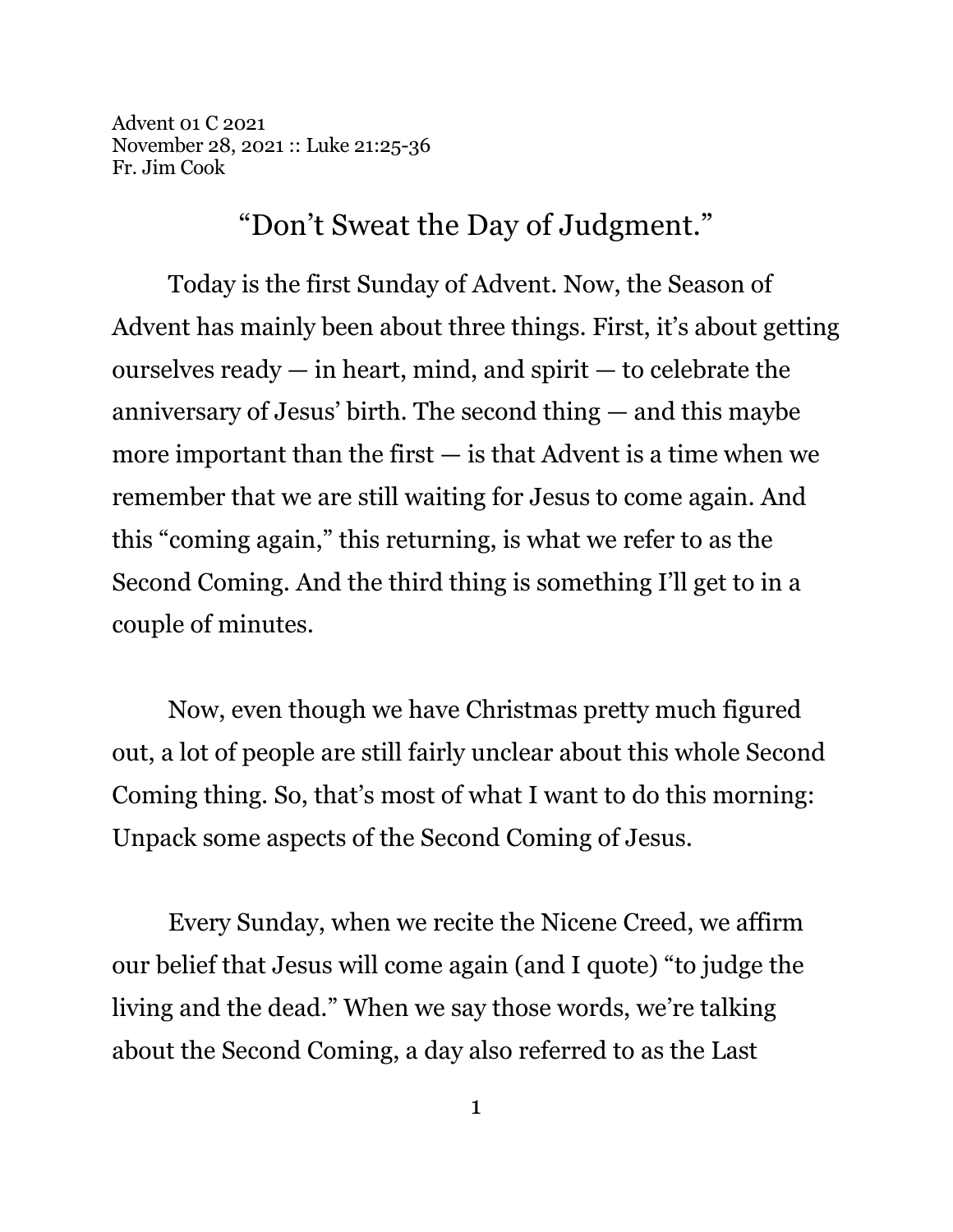Judgment, as the Final Judgment, or, and perhaps most commonly, as the Day of Judgment.

Now, it's my suspicion that your average Christian has a fairly negative view of that whole Day of Judgment thing. And who can blame us, given everything that we've been told, over the years, to expect of the Day of Judgment?

For example, in his famous sermon entitled "Sinners in the Hands of an Angry God," Jonathan Edwards — who was a  $16<sup>th</sup>$ century revivalist preacher and theologian — paints a verbal portrait of God who is all too eager to send us to Hell for our sins. And Edwards further describes how we move through life as though walking along a slippery slope, never quite sure when our feet will lose their purchase, plunging us into a fiery abyss. It's not a good picture, and that's just my first example.

Another example is Michelangelo's painting of the Day of Judgment on the wall of the Sistine Chapel. It's a very graphic depiction of Jesus sending people into eternal torment with an almost cavalier gesture of his hand.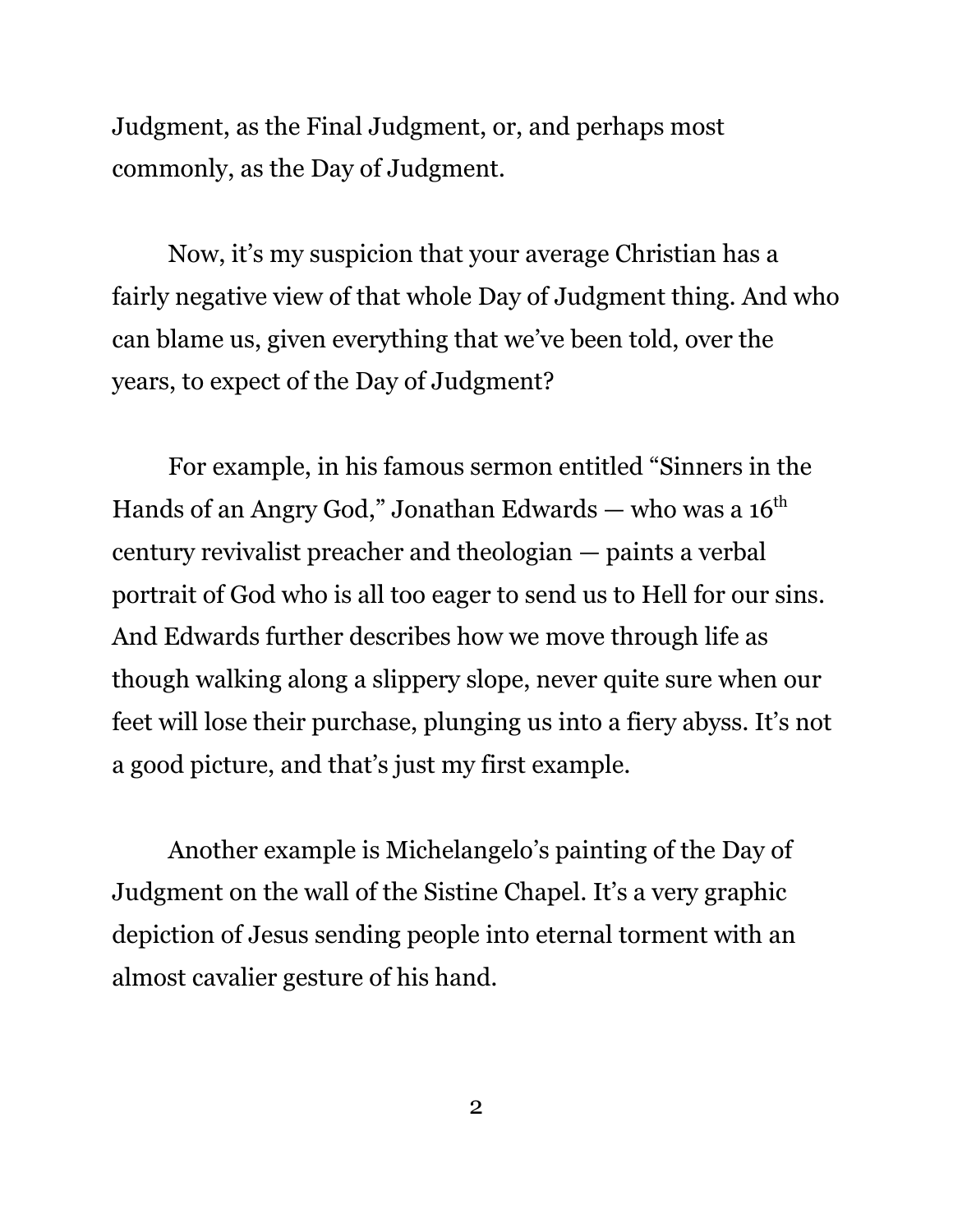Also, I can remember driving on Interstate 35 near Emporia, Kansas, where there was (and likely still is) a billboard which read something like this: "Accept Jesus Christ now, or regret it forever."

And then, I remember a college classmate who liked to wear a particular tee-shirt to our philosophy of religion class, which bore the face of an angry Jesus, over the words "Jesus is coming, and he is pissed!"

And, finally, I remember once seeing this bumper sticker, which declared: "Jesus your Judge, or Jesus your Lawyer. It's your choice."

Now if you put all of this together  $-$  along with any other examples *you* can think of — what we're left with is a pretty negative view of divine judgment in general, and of the Day of Judgment in particular.

However, I think people need to be reminded that the depiction of Jesus as an angry judge — of Jesus as a condemning judge — has *extremely* shallow roots, if *any* roots at all, in the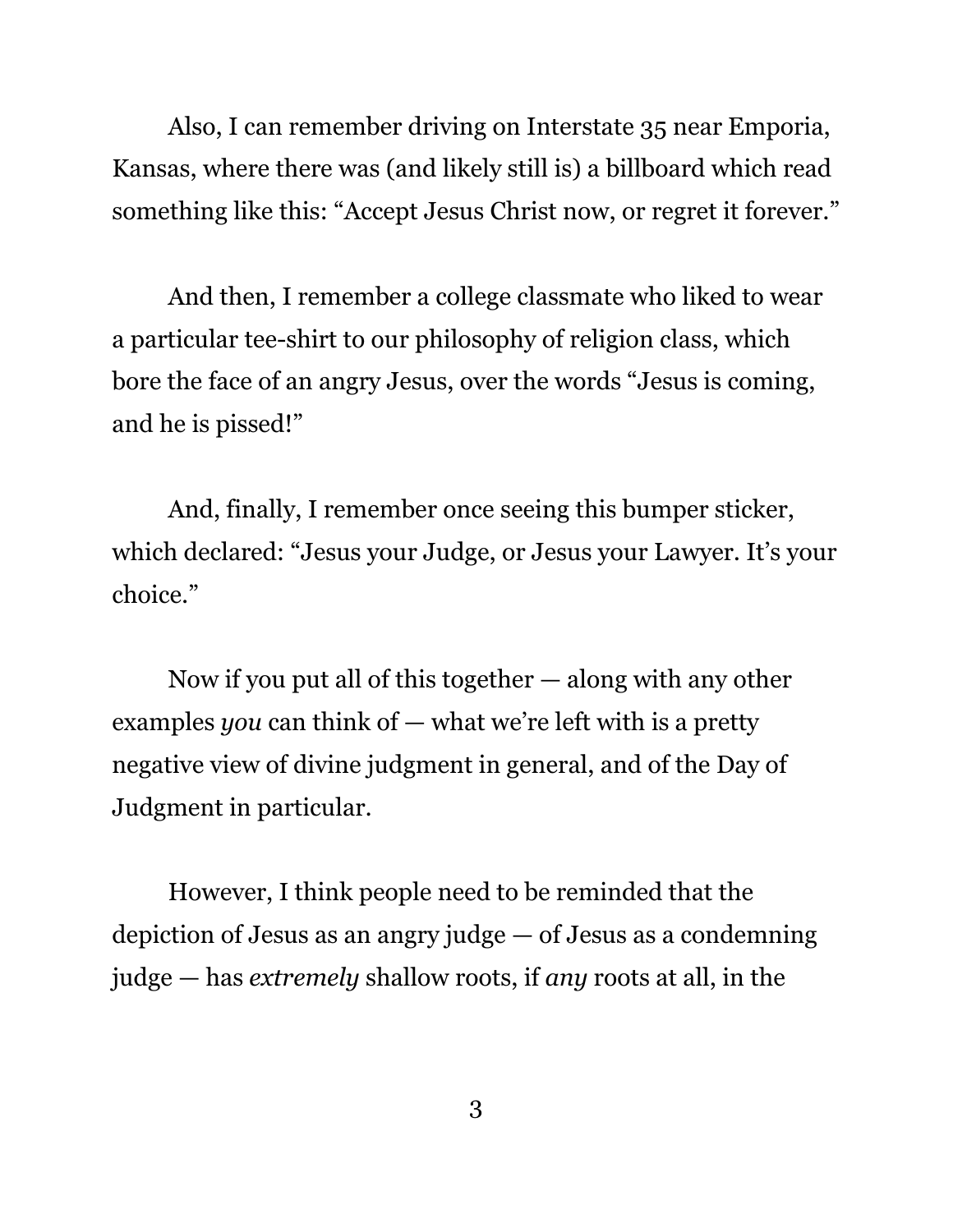New Testament. In fact, it's an image of Jesus that is *inconsistent* with how he's portrayed in the gospels.

Karl Barth, who was an extremely important 20<sup>th</sup> century theologian and biblical scholar, once wrote:

> "In the Biblical world of thought, the judge is not primarily the one who rewards some and punishes others; [rather,] he is the man who creates order and restores what has been destroyed."

In other words — and according to the *Bible* — when Jesus comes "to judge the living and the dead," he will *not* be coming to hand out rewards and punishments, but rather to restore all that we've ruined, and then to usher in a new heaven and a new earth.

Now, right off the top of my head, I can think of two examples from the Gospels that make this point fairly clearly.

In one, Jesus enters a town and encounters a tax collector named Zacchaeus. In those days tax collectors worked for the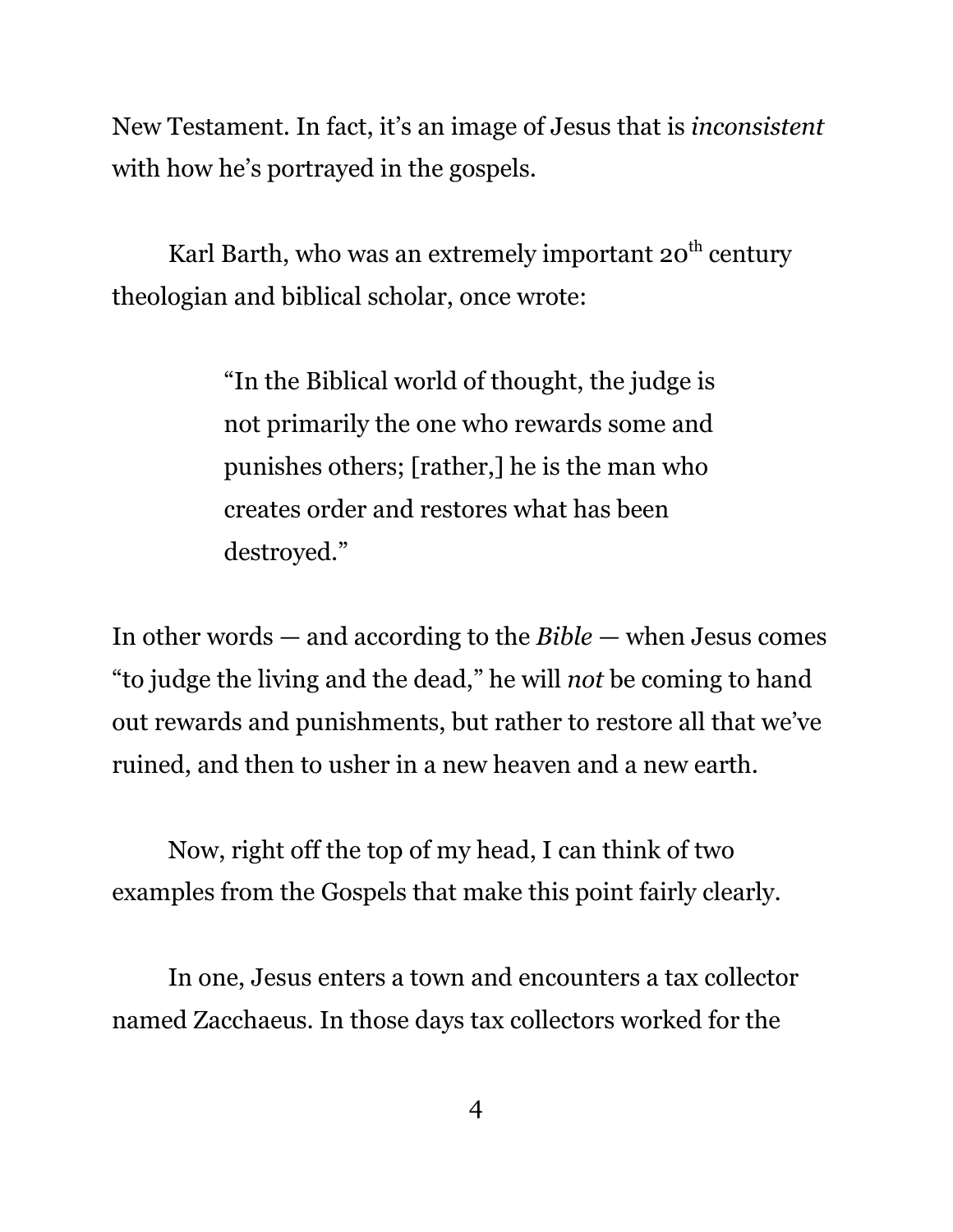oppressive Roman Empire, and frequently cheated people out of more taxes than they owed. And so, they were generally seen as collaborators and sinners. But, what does Jesus do when he meets Zacchaeus? Does he condemn him? No. Does he punish him? No! In fact, he invites himself to dinner at the home of Zacchaeus, where Zacchaeus is given the opportunity to turn his life around and undo all the bad he's done.

Think also about the story of the woman caught committing adultery, and who is brought before Jesus. Now the laws concerning her behavior are clear: she should be put to death. But what does Jesus do? Does he condemn her? No. Does he punish her? No! He forgives her, and then tells her to change her behavior.

And so, what I take from these two accounts is exactly the point that the theologian Karl Barth is trying to make. That is, that the role of Jesus as our Judge is *not* that of someone who metes out rewards and punishments — but *especially* punishments. Rather, the role of Jesus as our Judge is to be someone who creates order, and who restores what has been marred or broken by human hands.

5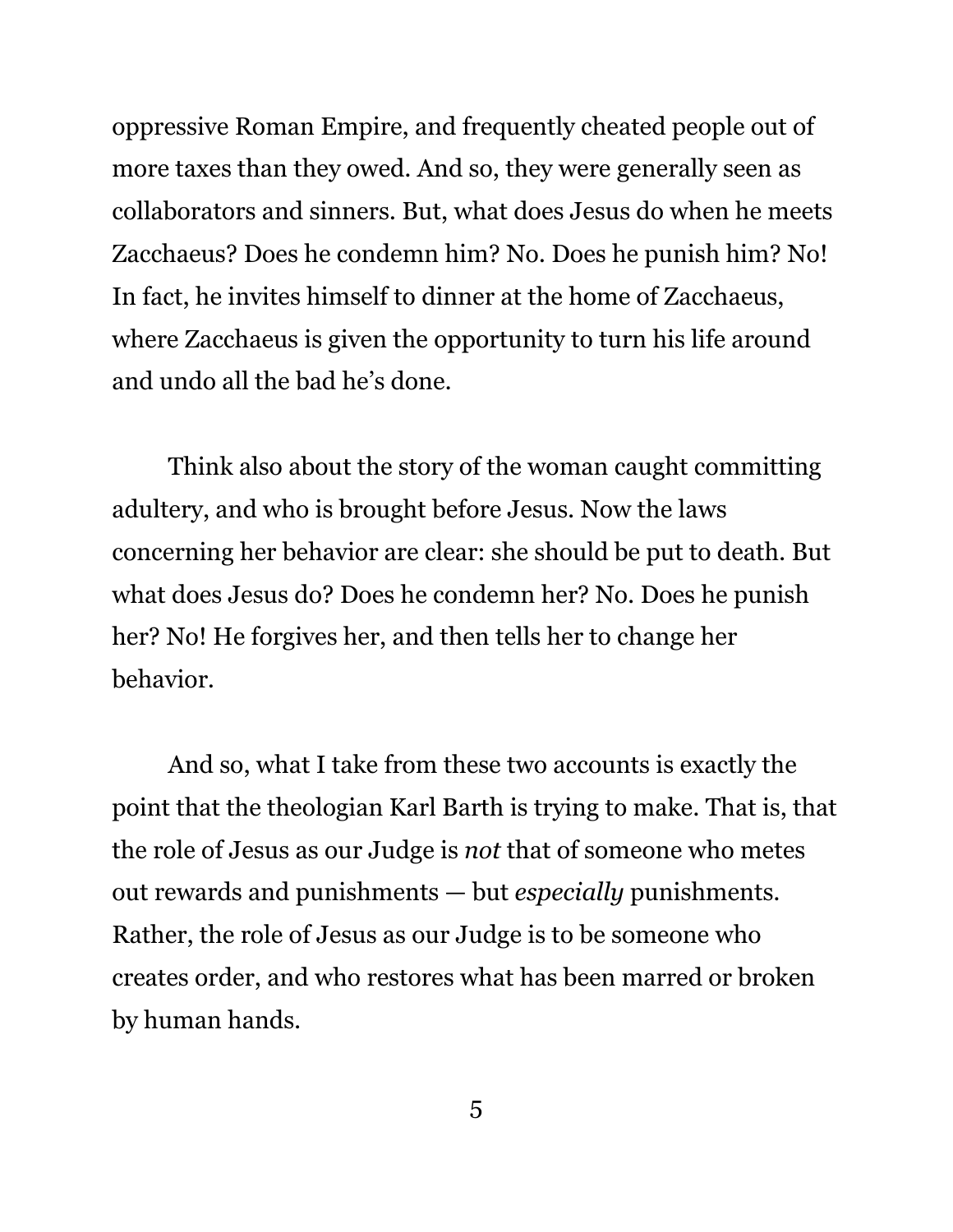And so this, therefore, is one of the messages of the Season of Advent: That we do *not* have to face the Day of Judgment with doubt, anxiety or fear. Rather, we can face it with anticipation and joy, because it will be the second and final coming of the One who restores the world. Therefore, the promise of the Second Coming of Jesus, and the promise of the Day of Judgment, *is a message of hope*. Someone else, and I can't remember who, described it in this way:

> "The second coming is that final moment when the whole world, and history as we know it, will openly and totally belong to God.

It is at that moment when the mission of the Church will be complete.

The hunger and thirst for truth will be over.

The Light of truth will overcome the darkness of ignorance and fear.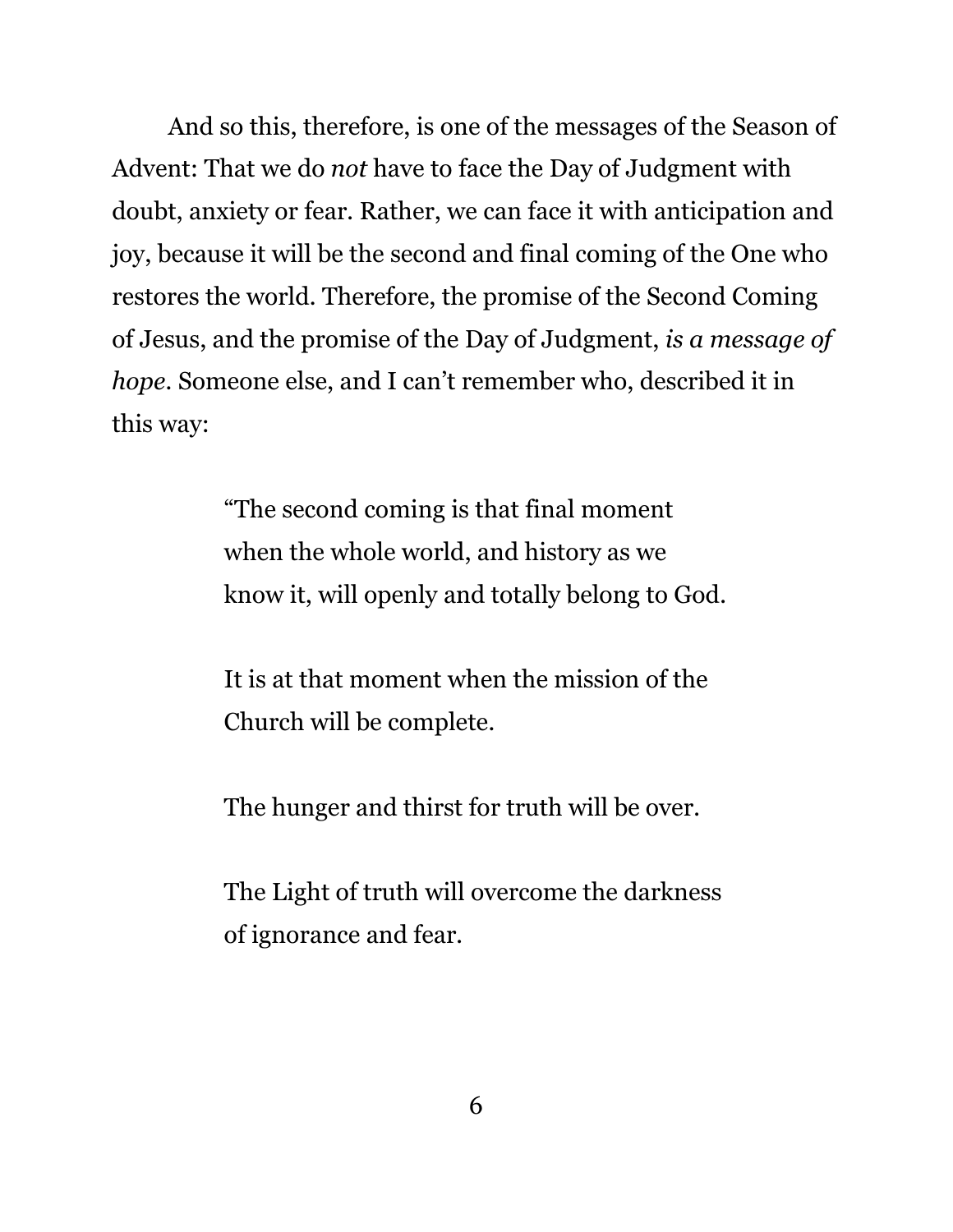Suffering and sadness, death and disease will be no more.

The struggle for justice in love, and for public obedience to God, will no longer be an issue.

Peace, grounded in faith, will reign.

The transfiguration of the world by Christ will unfold.

[And] at long last, every knee will bend and every tongue will confess that Jesus Christ is Lord, to the glory of the Father. And, life itself will consist of praise."

With this wonderful image, with this hope-filled description of the last days — of the day when Jesus will come to judge the living and the dead — it's no wonder, then, that the New Testament closes with this prayer: "Amen. Come, Lord Jesus!" (Revelation 21:20b)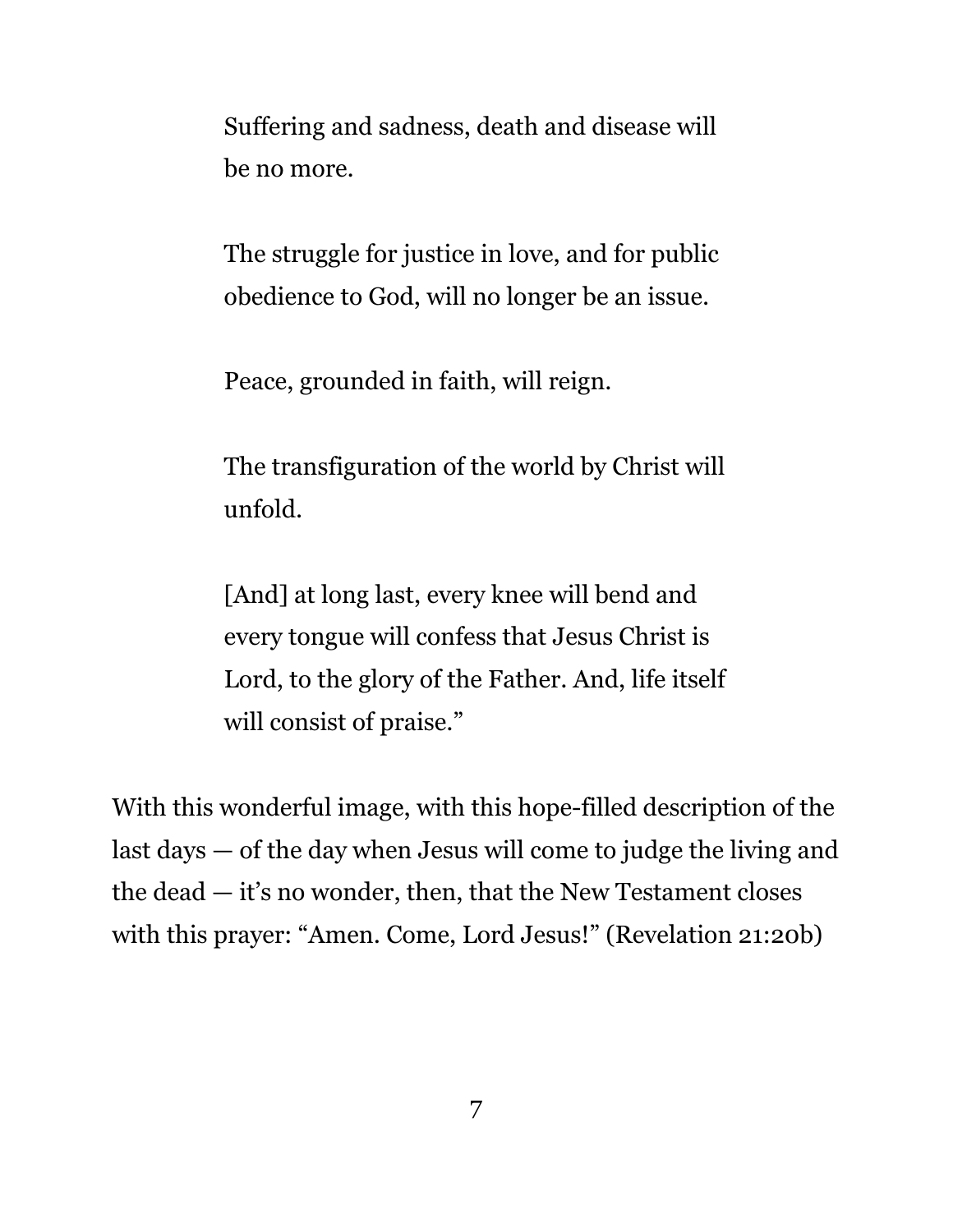Now, as I mentioned at the beginning, the season of Advent is all about three things, and I've already talked about the first two. And so, the third message or theme of the season of Advent is this:

> Advent invites us to imagine what it might look like to live our lives *without* the fear of an angry God. And instead to live with the assurance that God's love for us knows no bounds. In other words, it's an invitation to live a new life.

There was this time, about twenty-some years ago, when my whole family had been down with the flu. Everyone had been housebound with sniffles and sneezes, coughs and fevers. But it was a nice day when we all began to feel better, so I went off to work, and Peggy took the girls out into our backyard to play. In one corner of our backyard there was a swing set, and Laura made a dash for that. And in the other corner there was a dog run, with a six-foot chain-link fence around it, and a dog house in it, and Emily headed for that. And once inside, Emily climbed to the very top of the doghouse, grasped the top of the fence, and began to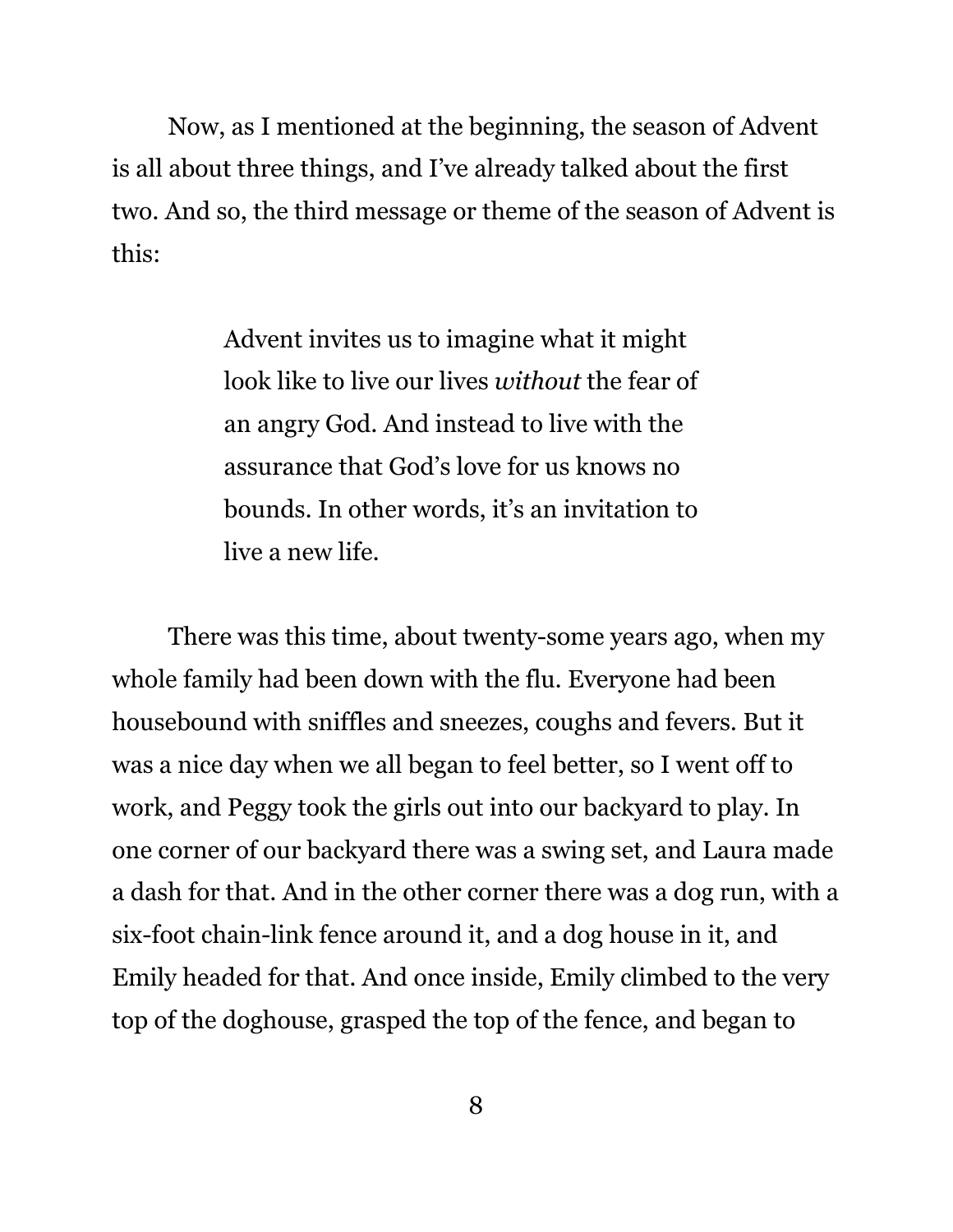look around. "Emily, what are you doing?" Peggy asked. And Emily, who would have been around four years old then, answered, "I'm looking at the world." And it was like she was seeing it again for the first time.

You see, the Season of Advent doesn't need to be a time when we look to the future in doubt or fear. In fact, it should be a wonderful, awe-filled season when we take the time to look around — to look beyond so much of the brokenness that is around us — and see the marvelous and extraordinary things that God is doing in the world.

The season of Advent reminds us, in other words, that we need to practice looking at the world through the eyes of a child; and see how the wonderful mysteries of God are constantly being unveiled.

However, there is still a big difference between the world of here and now, and the world to which Advent points us. I mean, Christ has come, and we're celebrating his birthday in a few weeks. But the Kingdom of Christ has not come, at least not completely,